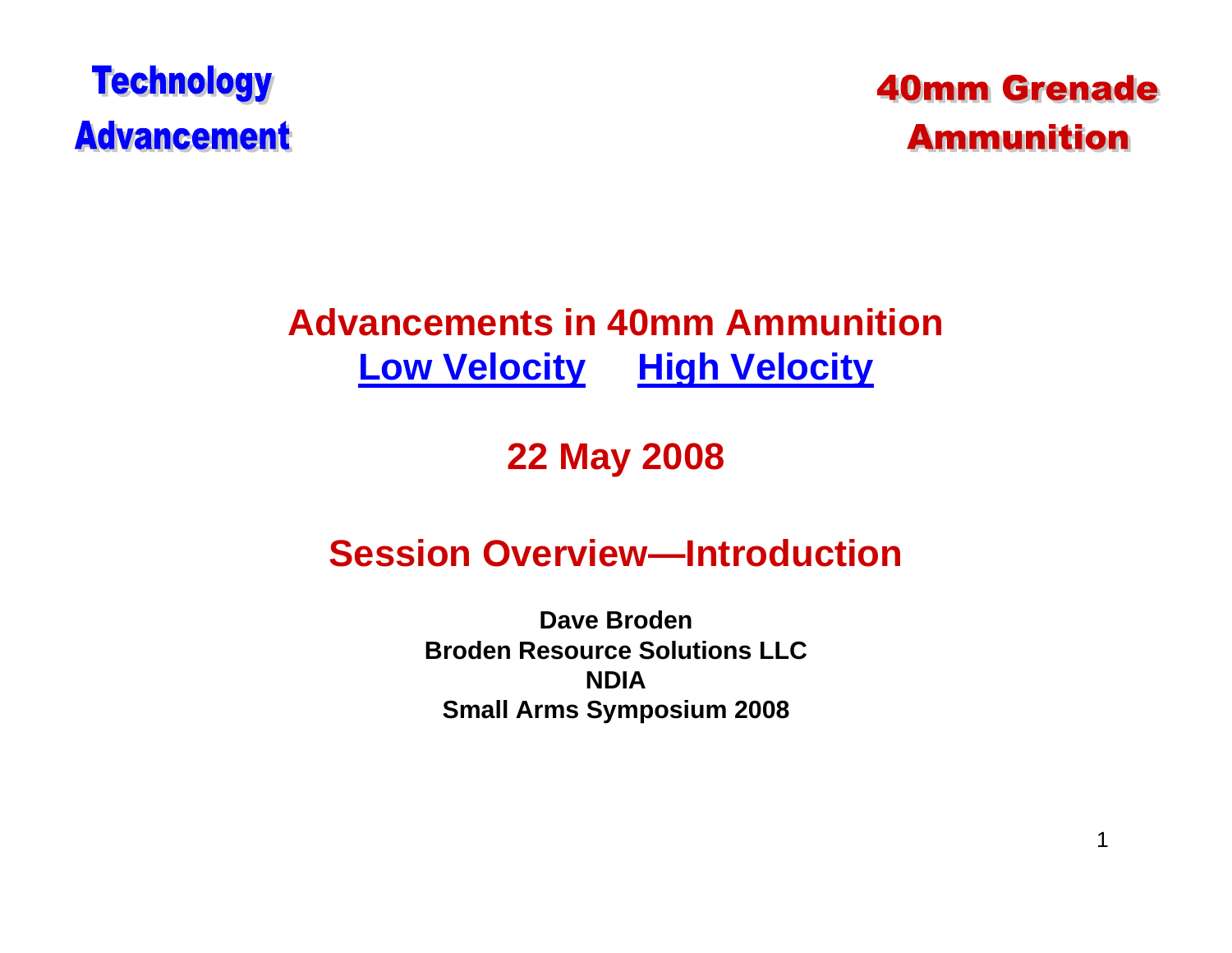### **40mm Grenade Ammunition**

# **Objectives**

- • **Establish Rigorous Engineering Based Design and Performance Rationale for 40mm Grenade Ammunition**
	- **Low Velocity Family**
	- **High Velocity Family**
	- **Product Improvements**
	- **Weapon Interfaces**
- $\bullet$  **Evolve Improved Documentation for:**
	- **Technical Data Packages**
	- **Specifications**
	- **Performance Characteristics**
		- $\bullet$ **Interior, Exterior, Terminal Ballistics**
		- **Reliability**
		- **Safety**
- • **Support Performance, On-Going, Production, and Operational Failure Analysis**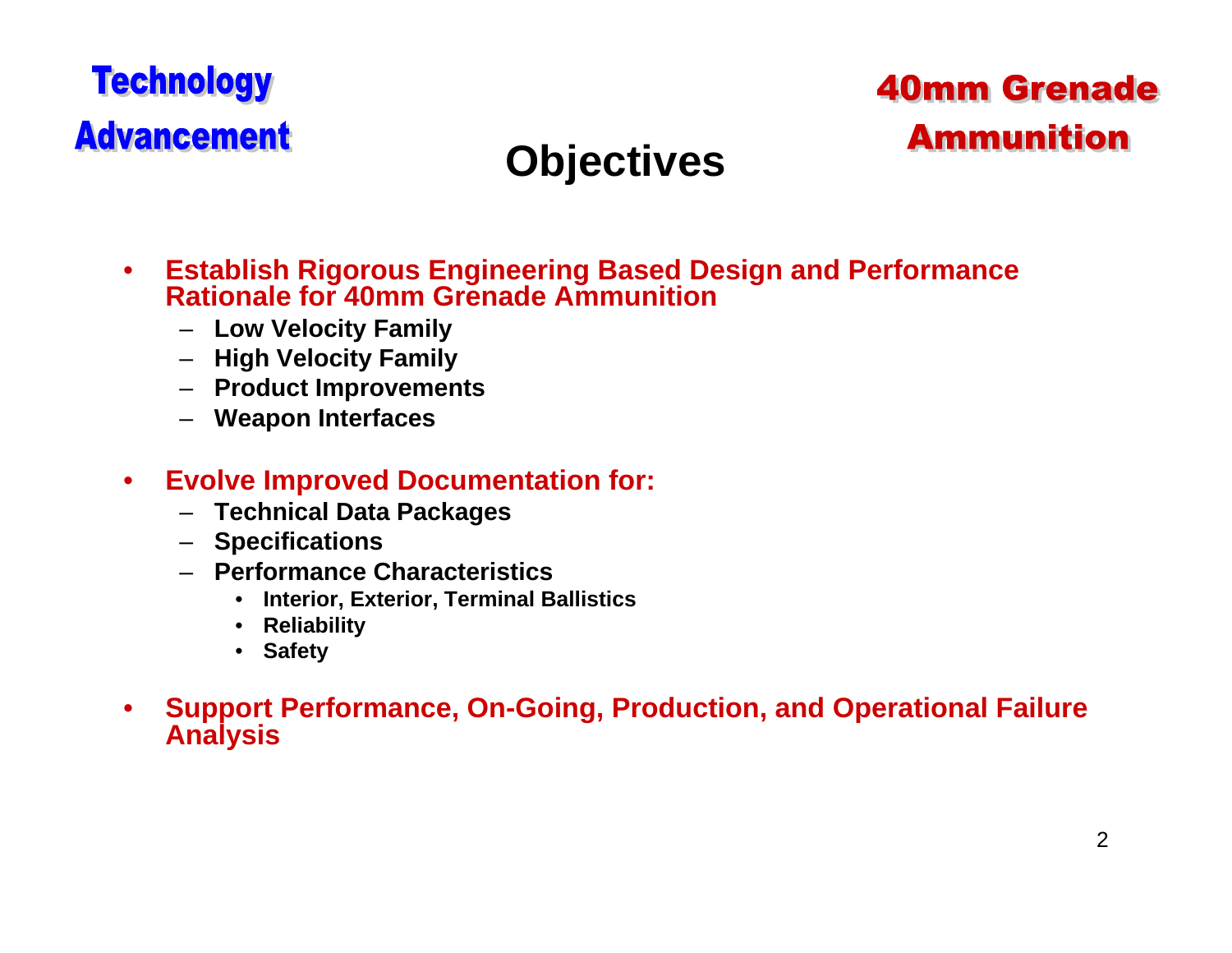| <b>Technology</b>                     |                        | <b>40mm Grenade</b>                                              |
|---------------------------------------|------------------------|------------------------------------------------------------------|
| <b>Advancement</b>                    | <b>40mm Ammunition</b> | <b>Ammunition</b><br><b>Government Technology Insertion Team</b> |
| <b>Melissa Wanner</b><br>$\bullet$    | <b>PM-MAS</b>          | <b>Project Management Engineer</b>                               |
| <b>James Grassi</b><br>$\bullet$      | <b>ARDEC</b>           | 40mm Special Projects Lead                                       |
| <b>Adam Sorchini</b><br>$\bullet$     | <b>ARDEC</b>           | <b>Project Engineer</b>                                          |
| <b>Adam Jacob</b><br>$\bullet$        | <b>ARDEC</b>           | <b>Project Engineer</b>                                          |
| <b>Jason Wasserman</b><br>$\bullet$   | <b>ARDEC</b>           | <b>Project Engineer</b>                                          |
| <b>Peter Martin</b><br>$\bullet$      | <b>ARDEC</b>           | <b>Project Engineer</b>                                          |
| <b>Christopher Summa</b><br>$\bullet$ | <b>ARDEC</b>           | <b>Project Engineer</b>                                          |
| <b>Matthew Millar</b>                 | <b>ARDEC</b>           | <b>Project Engineer</b>                                          |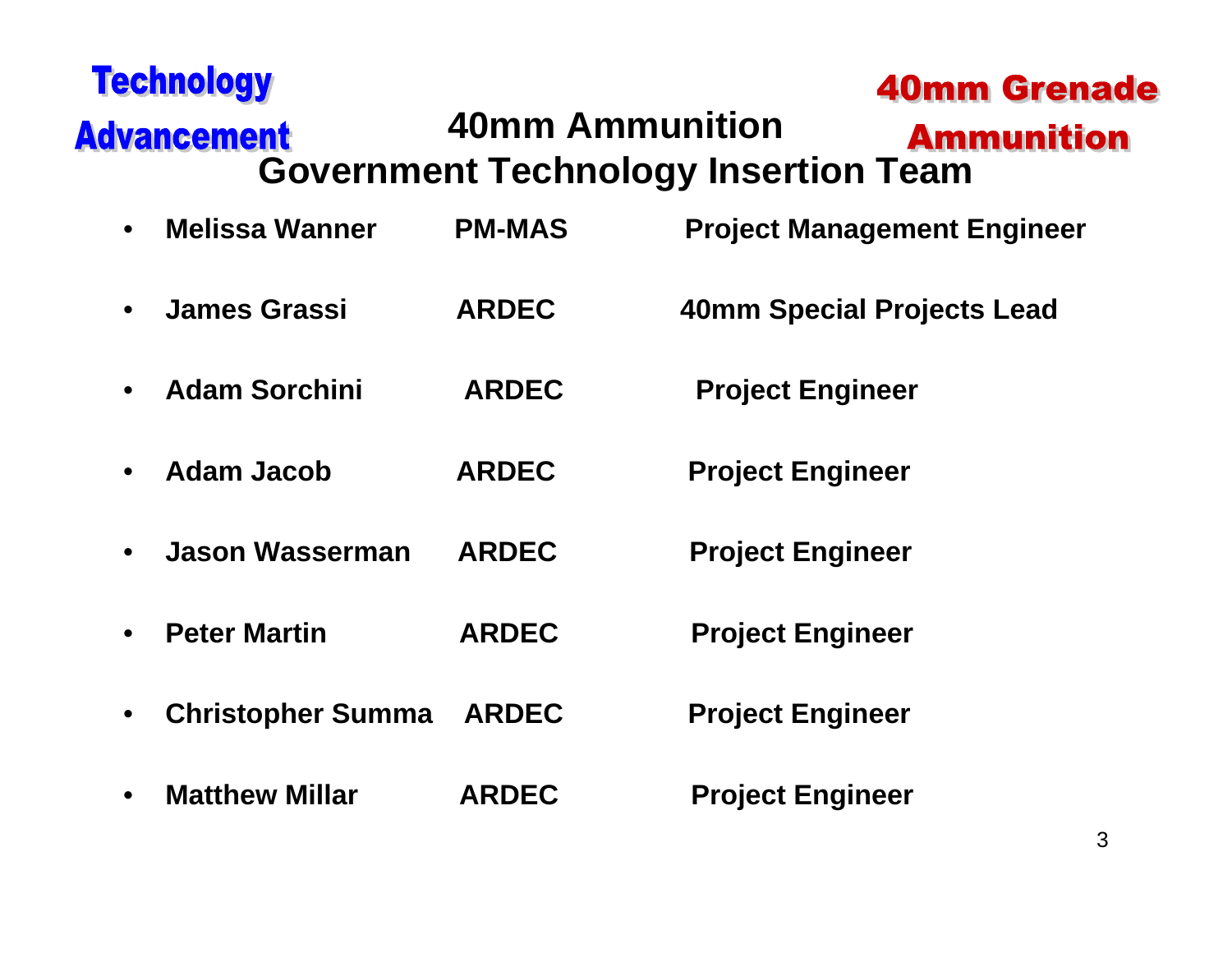### **40mm Grenade**

**Ammunition** 

# **Advancement**

**Technology** 

# **40mm Ammunition**

# **Technology Insertion Participants**

- •**US Army PM—MAS**
- •**USAIC**
- $\bullet$ **US Army JMC**
- •**ARDEC**
- •**PEO Soldier Weapons**
- •**ARL**
- •**ATC**
- $\bullet$  **40mm Ammunition System Management Contractors**
	- **AMTEC Corporation**
	- **DSE**
- •**Various Supporting Subcontractors**

**Integrated Product Team (IPT) Linking Technology, Development, Production To Realize40mm Ammunition Improvements**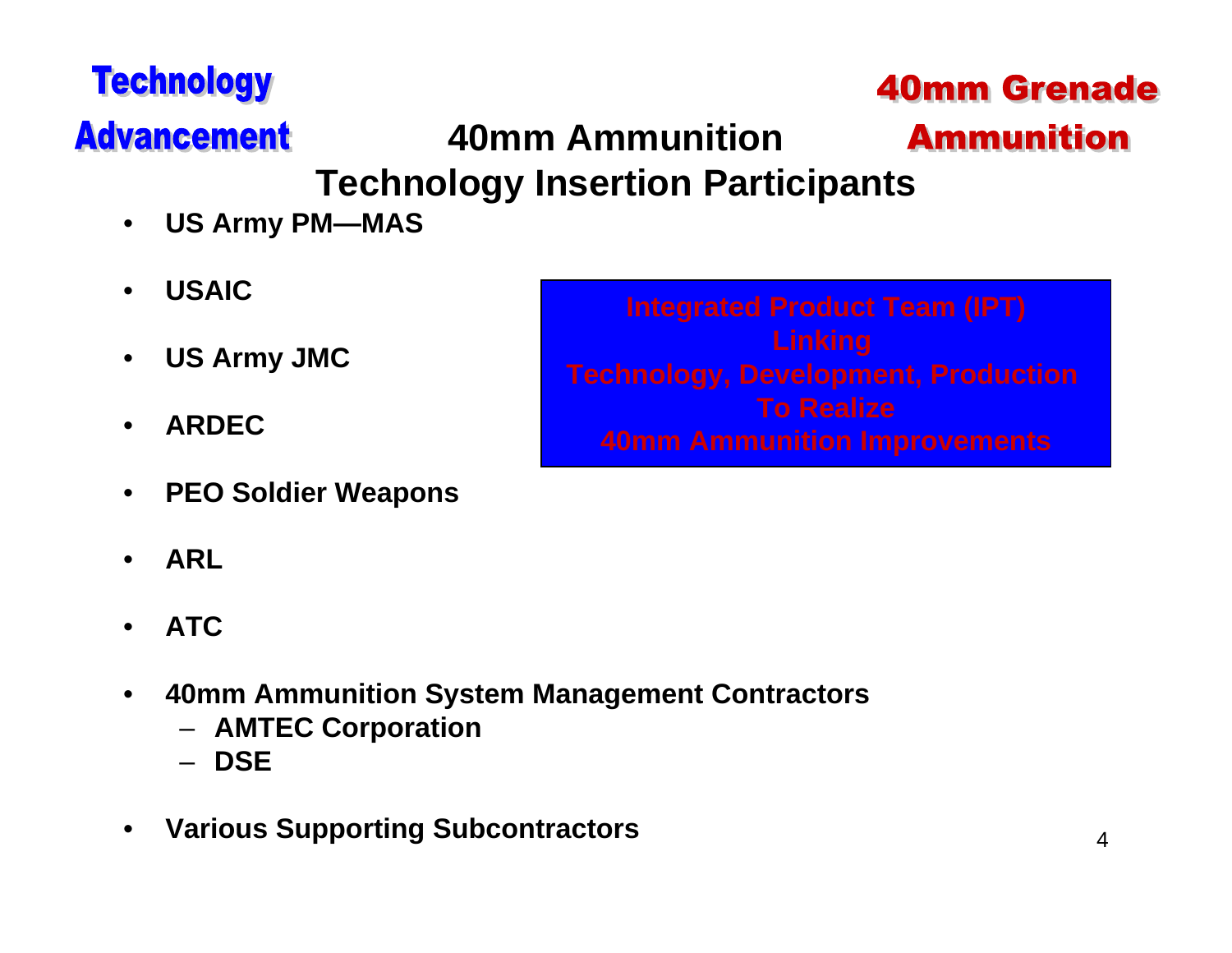### **40mm Technology Advancement Highlights**

### **40mm Grenade Ammunition**

- $\bullet$  **Focused on Rigorous Engineering** 
	- **Analysis**
	- **Design/Development**
	- **Test**
	- **Producibility**
- $\bullet$  **Establishing 40mm Ammunition Baseline Characteristics**
	- **Performance Characteristics**
	- **Identifying and Addressing Concerns**
	- **Supporting On Going Production**
- $\bullet$  **Implementing Product Improvement Priorities**
	- **Performance (Ballistic, Reliability, Quality, Safety etc.)**
	- **Producibility**
	- **Affordability**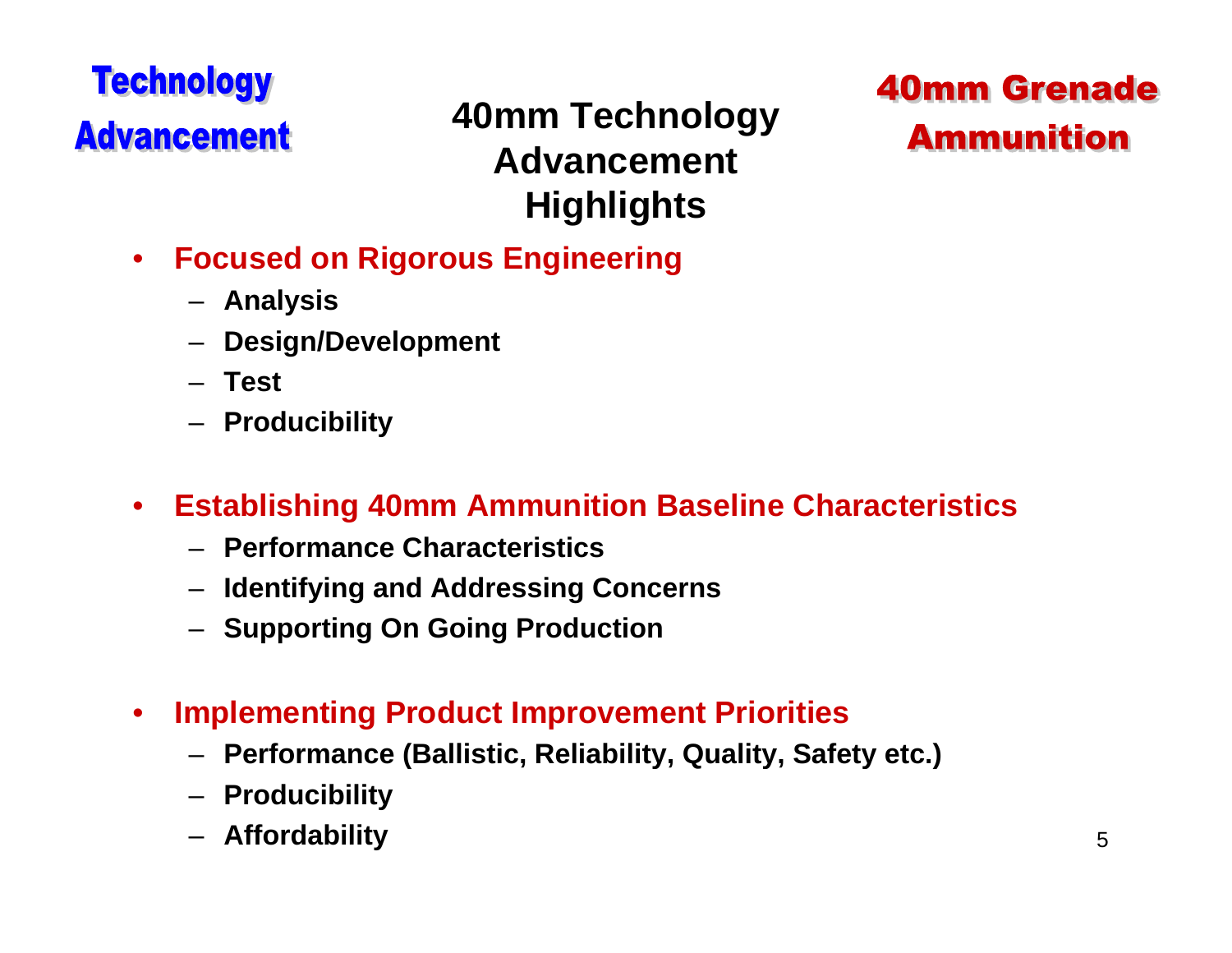**40mm Technology Advancement StatusPresentations**



- $\bullet$  **Producibility Improvements of 40m High and Low Velocity Shaped Charge Liners**
	- **Mr. Adam Sorchini**
- $\bullet$  **Center of Mass Changes During Arming of 40mm Fuzes**
	- **Mr. Adam Jacob**
- • **Electronics and Sensors in 40mm Low Velocity Grenade Ammunition**
	- **Mr. Jason Wasserman**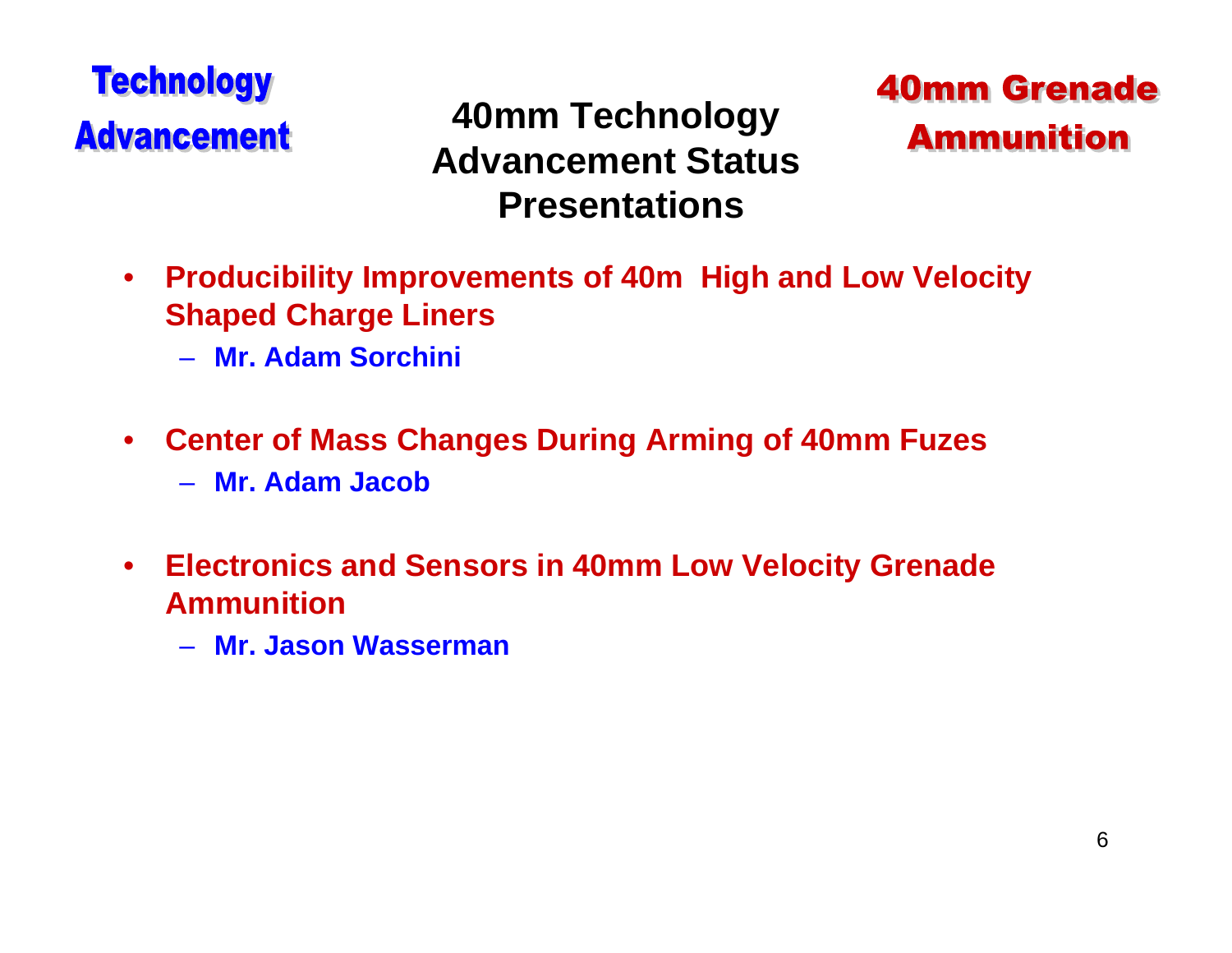**40mm Technology Advancement StatusPresentations**



- $\bullet$  **40mm Day/Night Practice Cartridge for Mk13/XM320/M203 Grenade Launchers**
	- **Mr. Peter Martin**
- • **M385A1 Composite Projectile Feasibility Study**
	- **Mr. Christopher Summa**
- $\bullet$  **Development of M16A2 Pivoting Coupling**
	- **Mr. Matthew Millar**